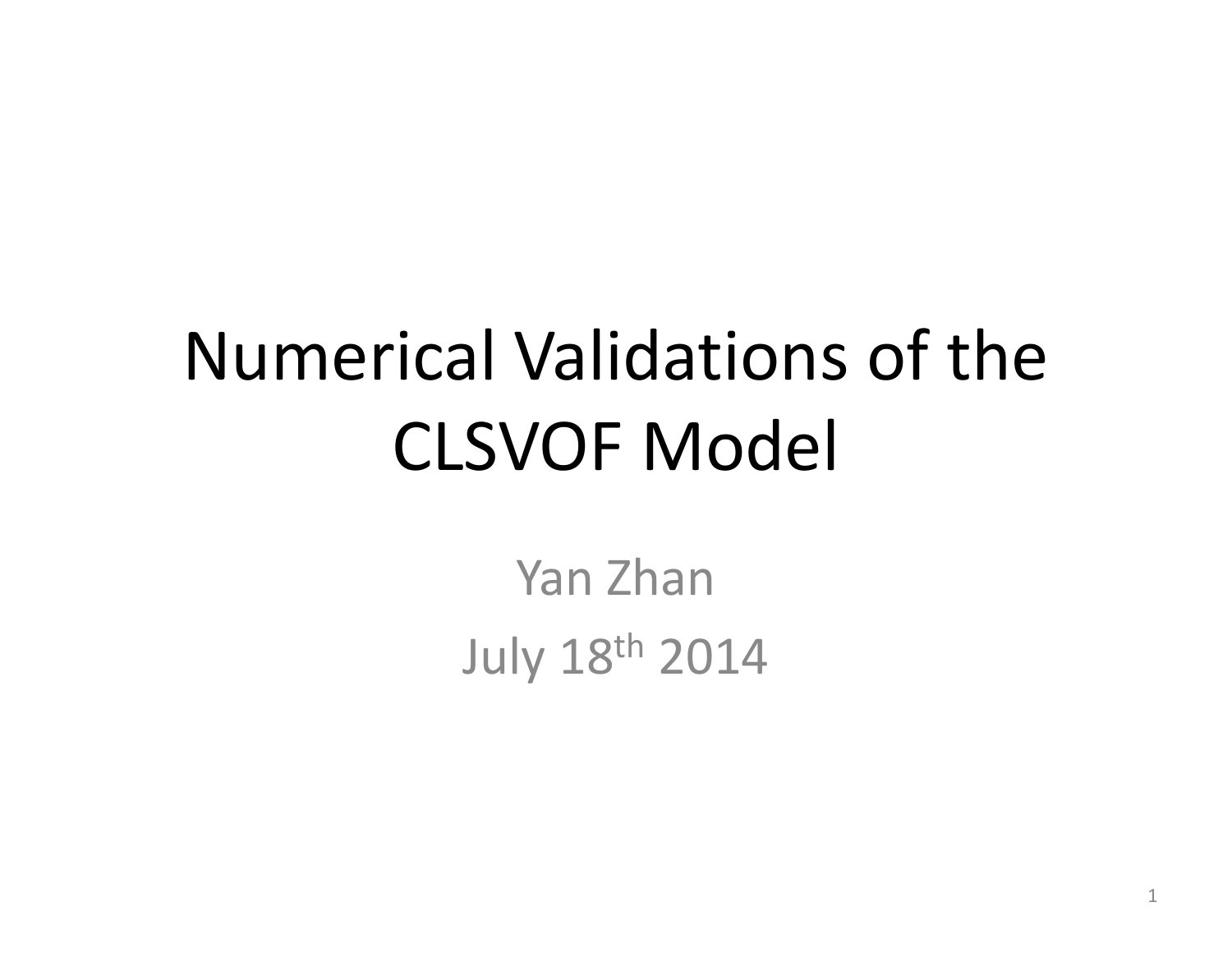# **Outline**

- Droplet movement due to <sup>a</sup> constant velocity field  $( u=1 m/s, v=0 m/s), ( u=0, v=-1 m/s), ( u=1 m/s, v=-1 m/s)$
- Droplet deformation due to <sup>a</sup> vortex velocity field  $^{2}(\pi x)sin^{2}(\pi y)cos(\pi t/T)/\pi$  = stream function

| T (sec)        | <b>Mesh Grids</b>             | <b>Method</b>                                                                          |                                                          |
|----------------|-------------------------------|----------------------------------------------------------------------------------------|----------------------------------------------------------|
| $\overline{2}$ | 128*128<br>256*256<br>512*512 | <b>Developed CLSVOF Method</b>                                                         | (0,1)<br>(1,1)                                           |
| 6              | 128*128<br>256*256<br>512*512 | <b>Developed CLSVOF Method</b><br><b>FLUENT CLSVOF Method</b><br>Nichita's Simulation* | <b>Air</b><br>Center: (0.5, 0.75)<br><b>Radius: 0.15</b> |
| 12             | 128*128<br>256*256<br>512*512 | <b>Developed CLSVOF Method</b>                                                         | <b>Water</b><br>(0.0)<br>(1,0)                           |

\* B.A. Nichita, An Improved CFD Tool to Simulate Adiabatic and Diabatic Two‐Phase Flows, EPFL 2010 http://puhep1.princeton.edu/~mcdonald/examples/fluids/nichita\_thesis\_10.pdf

? "Droplet" may be just an imaginary surface in <sup>a</sup> single fluid ? (KTM)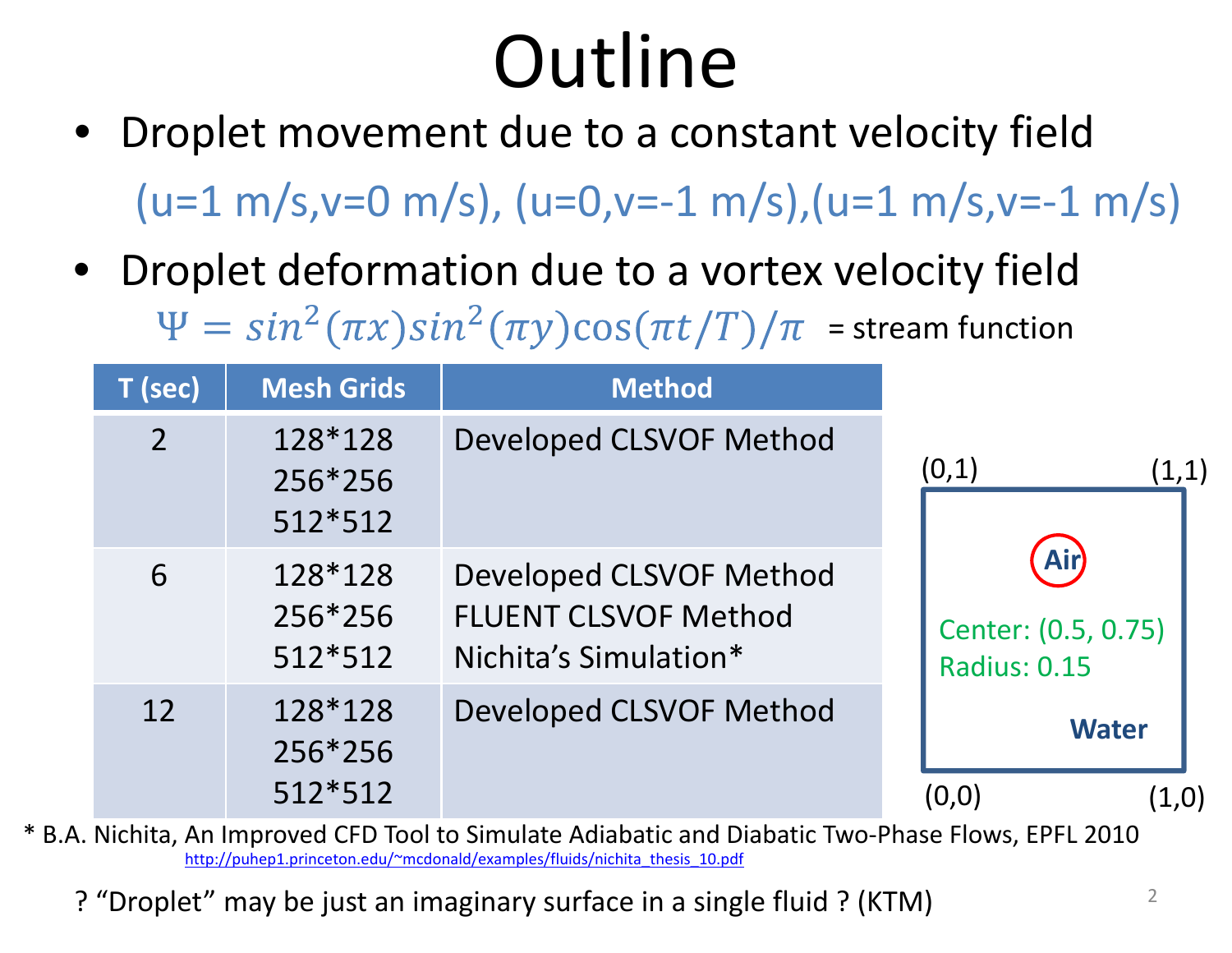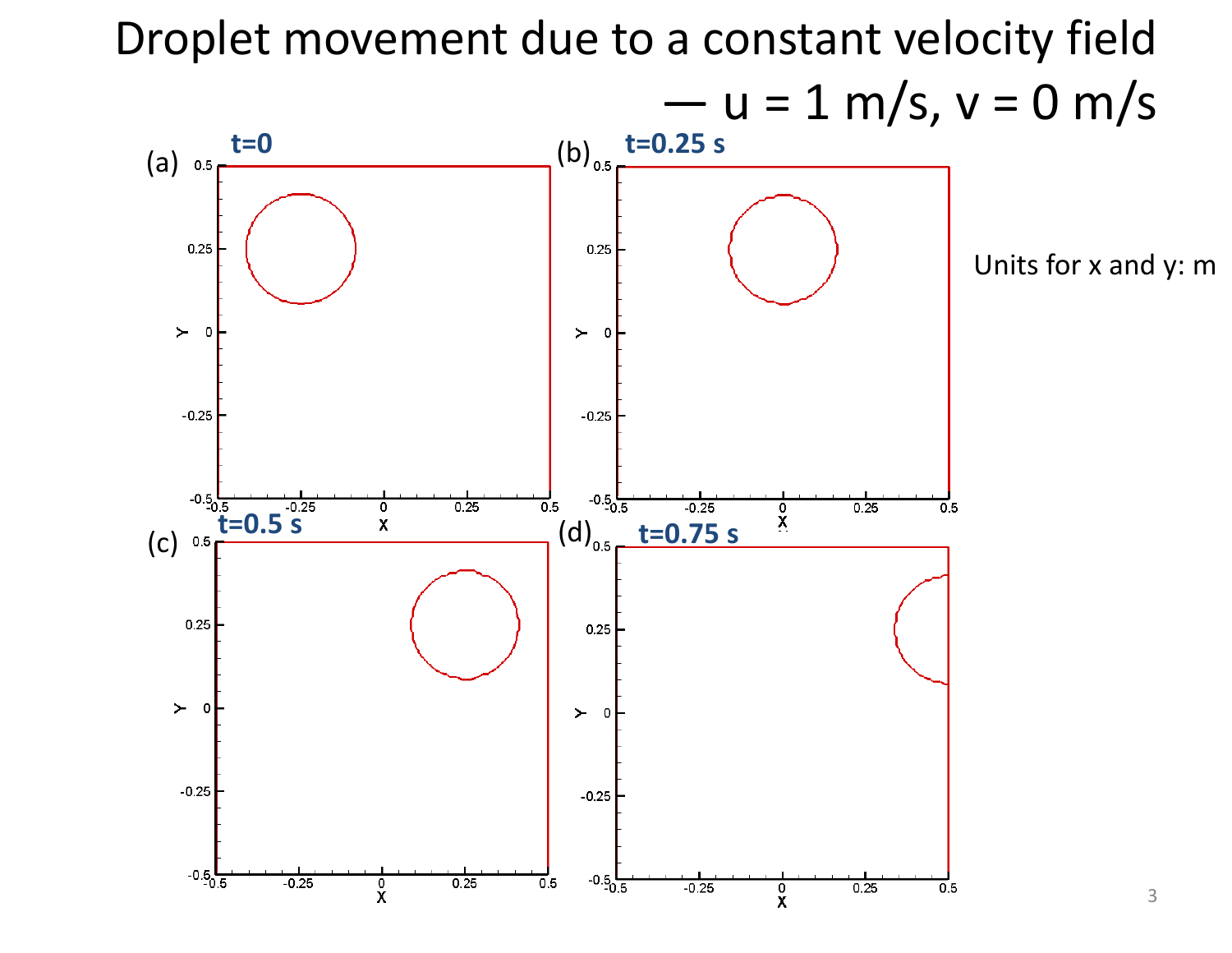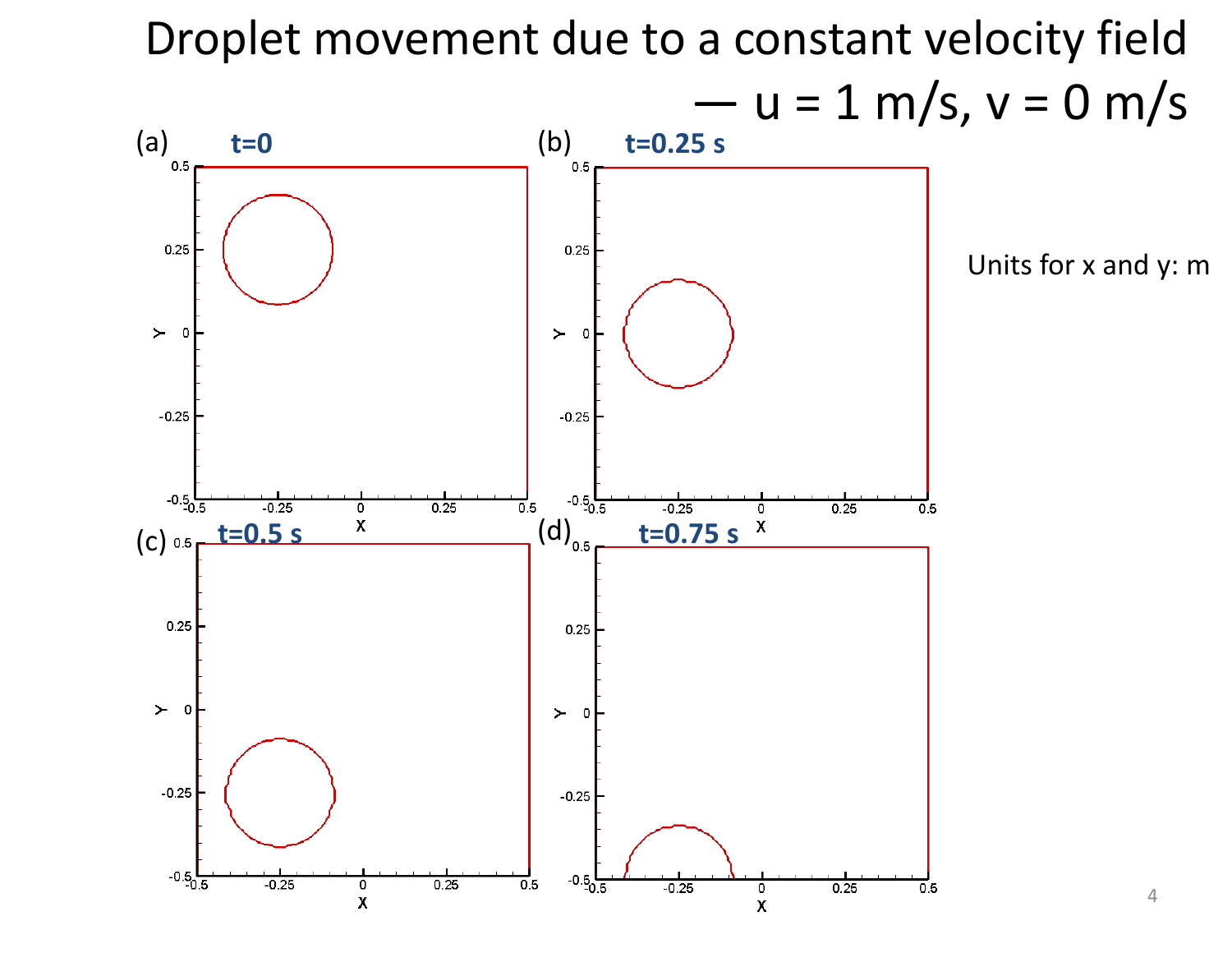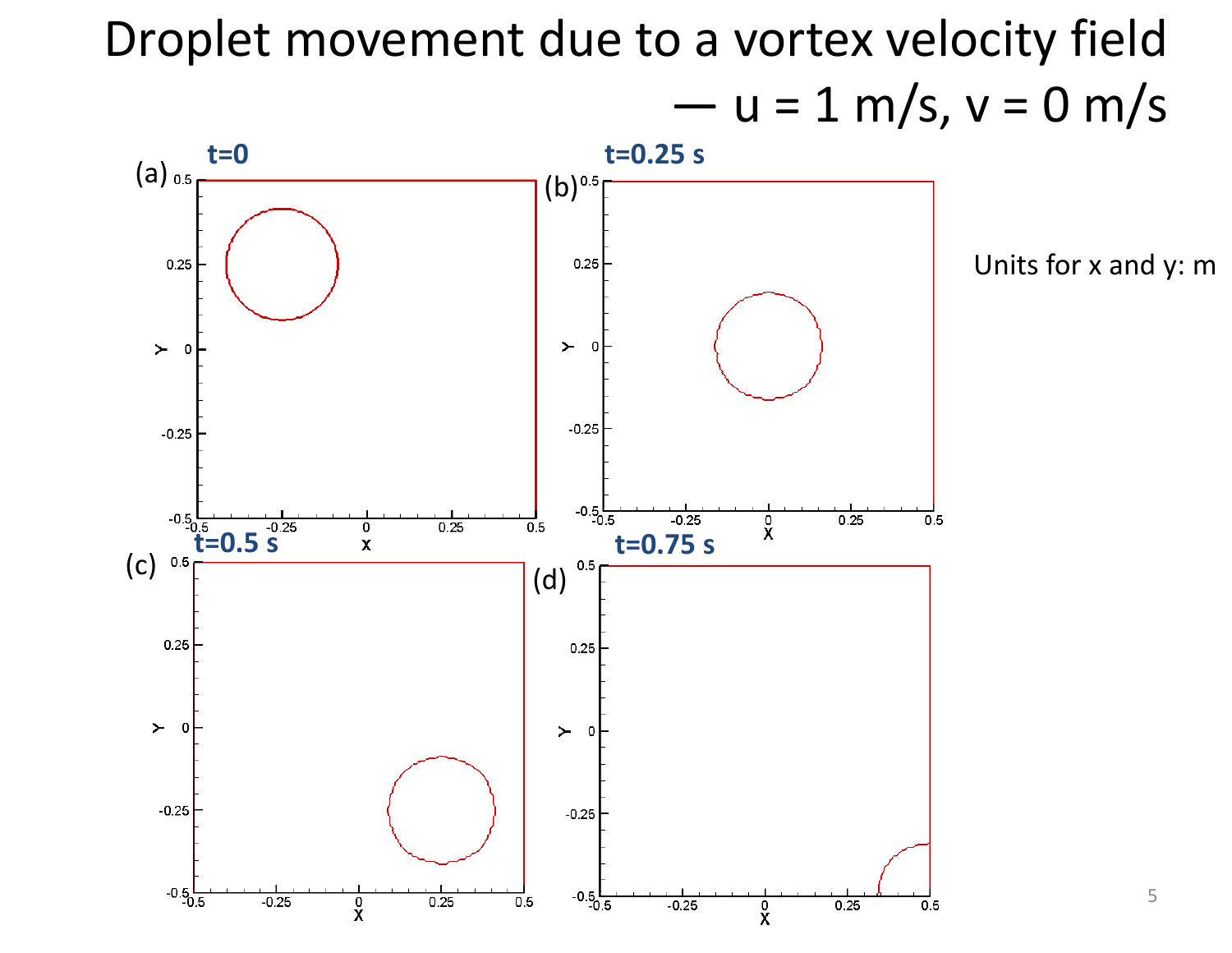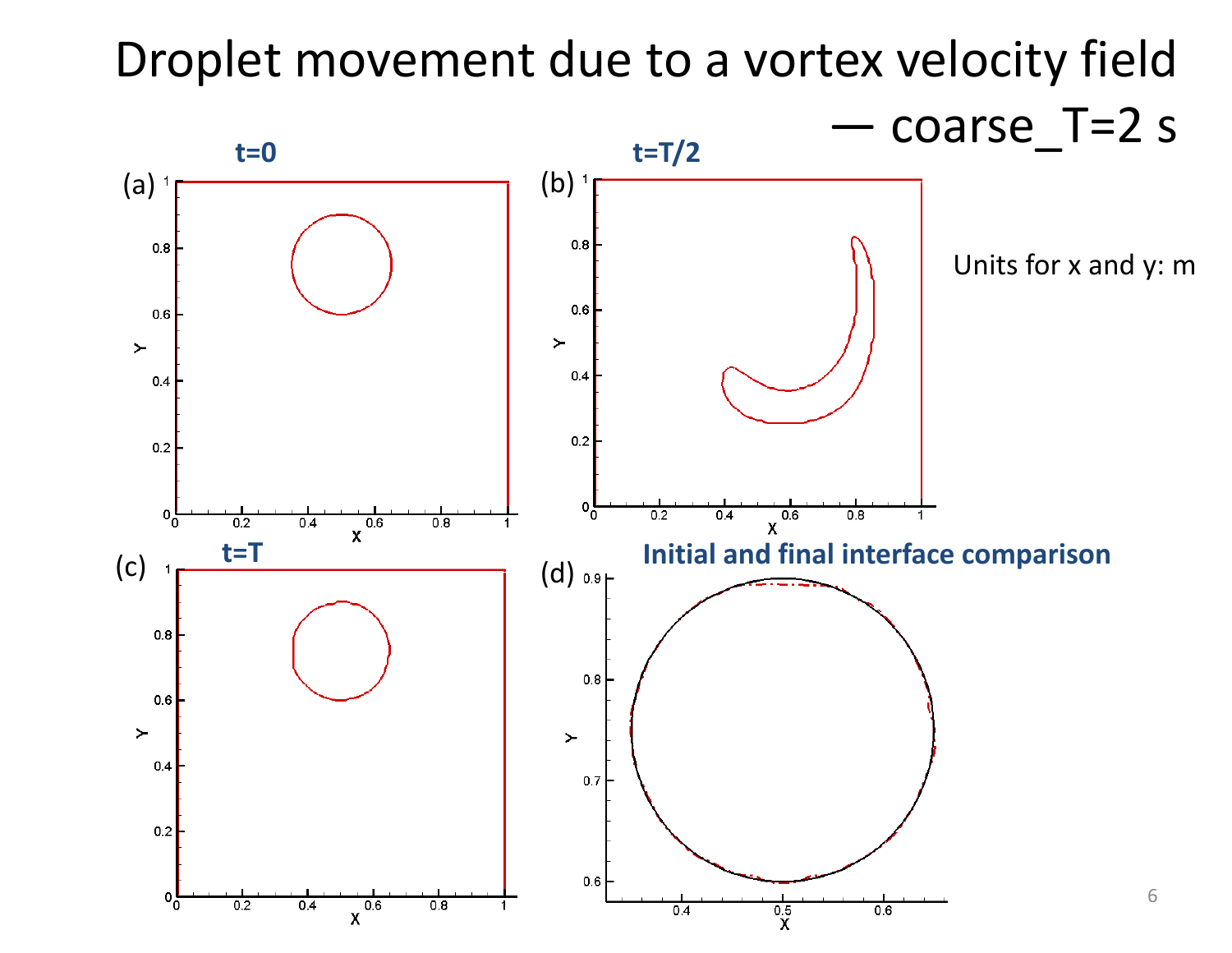#### Droplet movement due to <sup>a</sup> vortex velocity field medium\_T=2 <sup>s</sup> **t=0 t=T/2** —(a) (b)  $0.8$  $0.8$ Units for <sup>x</sup> and y: m

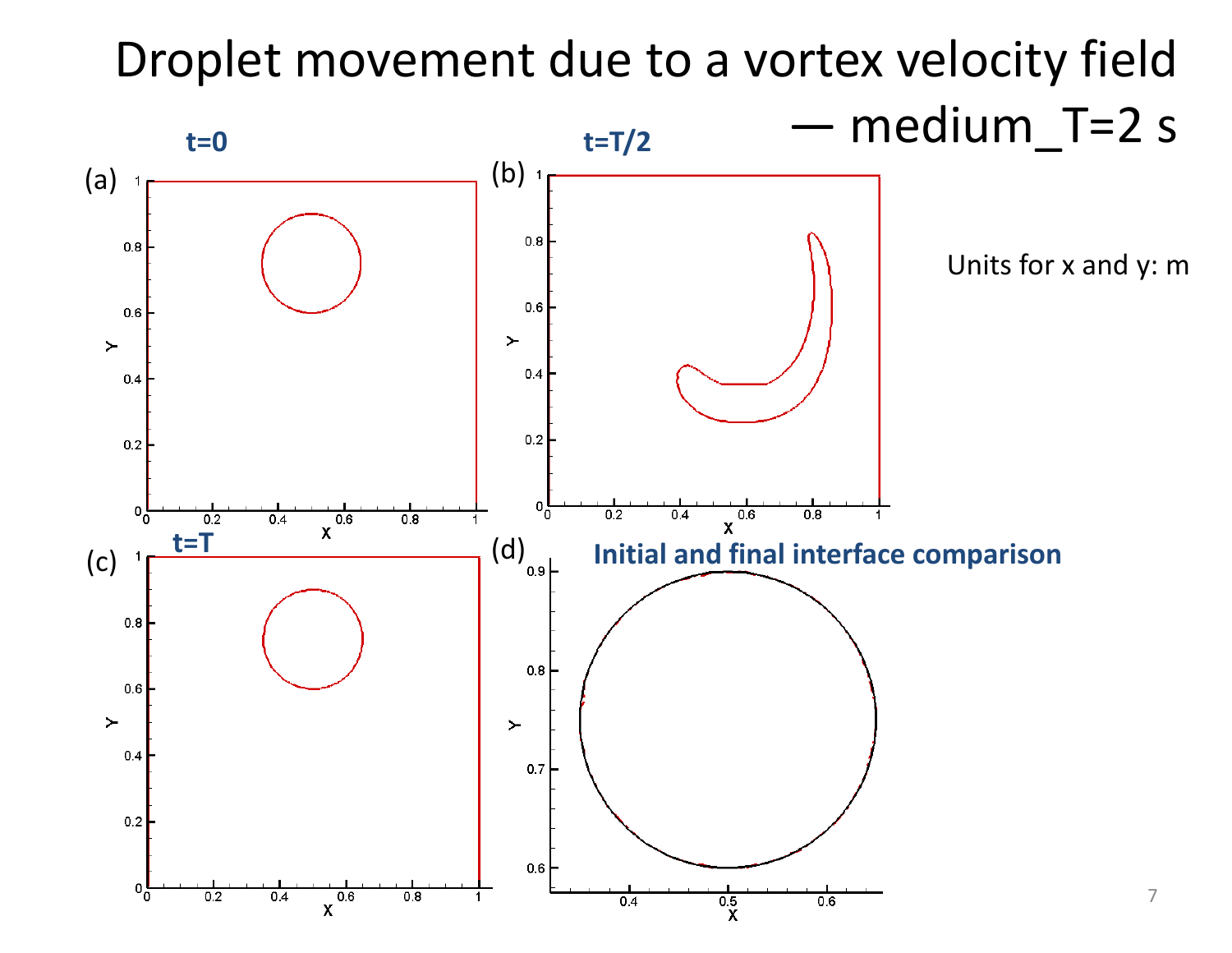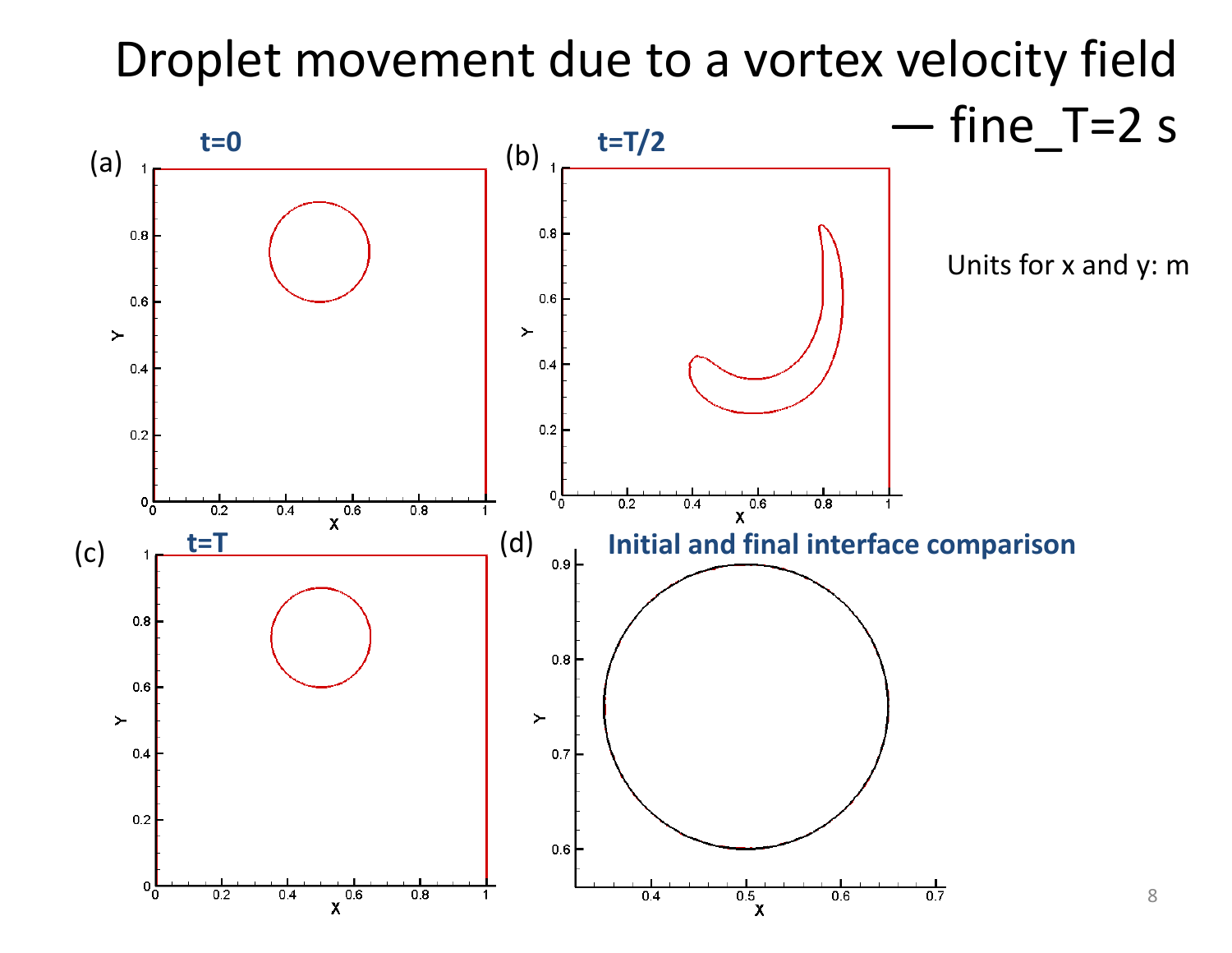#### Droplet movement due to <sup>a</sup> vortex velocity field coarse\_T=6 <sup>s</sup> **t=0 t=T/2** —(a) (b)  $0.9$  $0.8$  $0.8$ Units for <sup>x</sup> and y: m $0.7$  $0.6$  $0.6$  $\succ$  $\succ$  0.5  $0.4$  $0.4$  $0.3$  $0.2$  $0.2$  $0.1$  $\frac{1}{x}$  $0\frac{L}{0}$  $\overline{0.2}$  $0\frac{5}{0}$  $0.4$  $0.8$  $\overline{x}$ <sup>0.6</sup>  $0.2$  $0.4$  $0.8$  $\overline{1}$ **t=T Initial and final interface comparison** (c) <del>1 (d)</del> (d)  $0.9$  $0.9$  $0.8$  $0.7$  $0.8$  $0.6$  $\succ$  $\succ$  0.5  $0.4$  $0.7$  $0.3$  $0.2$  $0.1$  $0.6$ 9 $\mathfrak{o}^{\mathsf{L}}_{0}$  $\overline{x}$ <sup>0.6</sup>  $0.2$  $0.4$  $0.8$  $\mathbf{1}$  $0.4$  $0.6$  $\boldsymbol{\mathsf{X}}$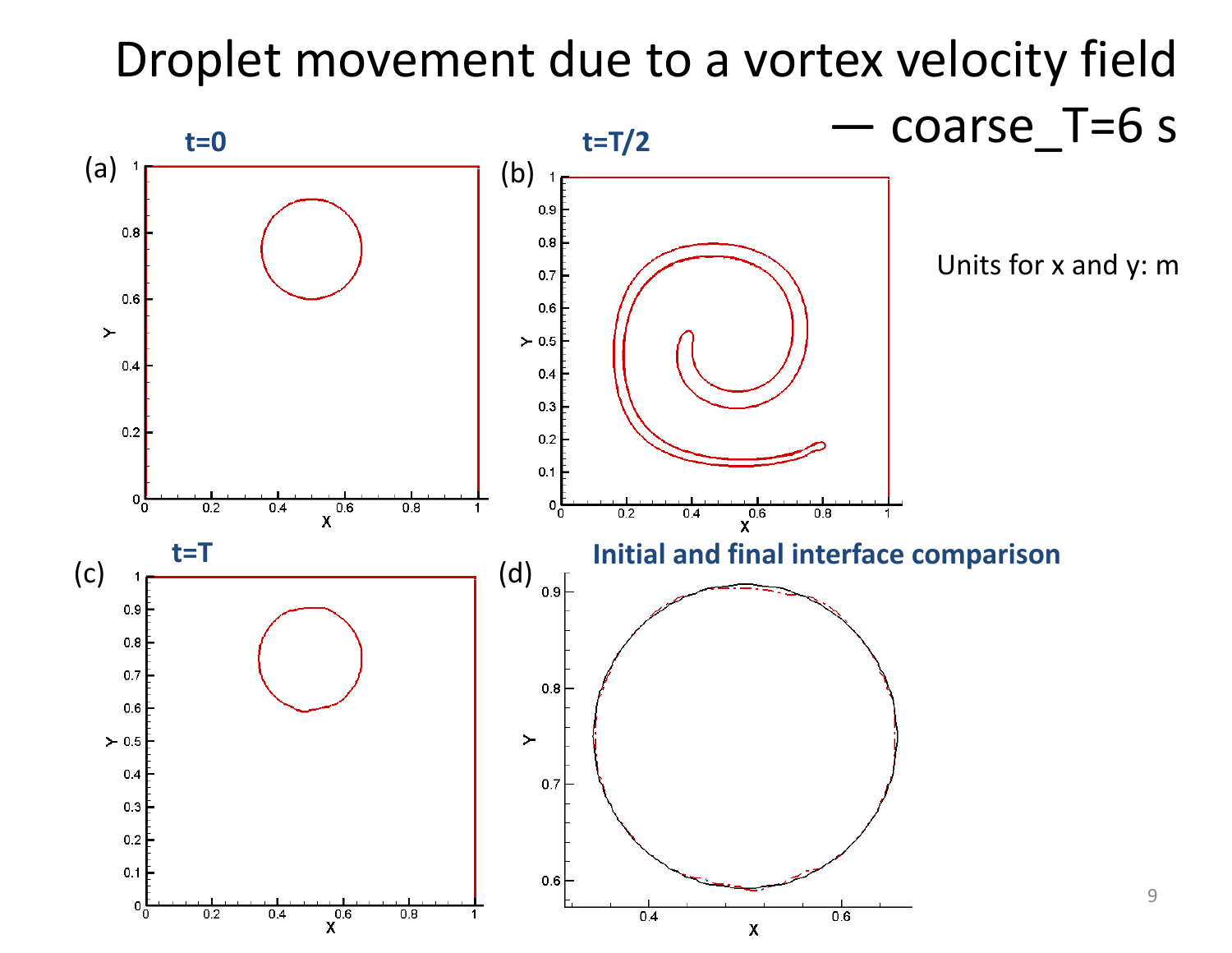### Droplet movement due to <sup>a</sup> vortex velocity field fine\_T=6 <sup>s</sup>

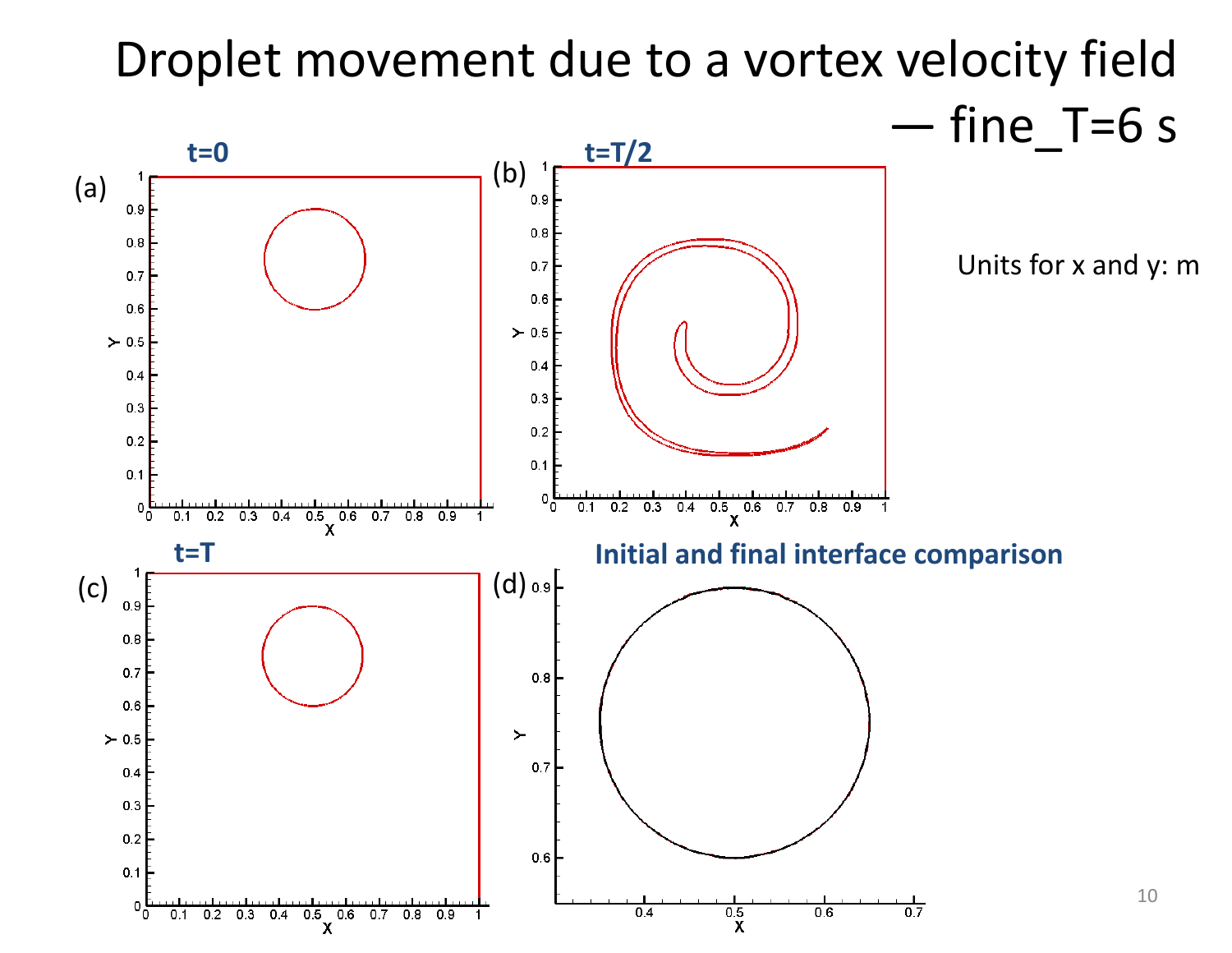#### Droplet movement due to <sup>a</sup> vortex velocity field FLUENT\_coarse\_T=6 <sup>s</sup> **t=0 t=T/2** (a) 1<del>, (b)</del> Units for <sup>x</sup> and y: m0.75 0.75  $\succ$  0.5  $\geq 0.5$  $0.25$  $0.25$  $0<sub>0</sub>$  $0.25$  $\frac{0.5}{x}$  $0.75$  $0<sub>0</sub>$  $0.25$  $\frac{0.5}{X}$  $0.75$ **t=T Initial and final interface comparison** (c) (d) 0.75 0.75  $\succ$  0.5  $\geq 0.5$  $0.25$  $0.25$ 11 $0\frac{L}{0}$  $\mathfrak{o}^{\mathsf{L}}_{\mathsf{0}}$  $\overline{0.5}$ <br>X  $0.25$  $0.75$  $0.25$  $\frac{0.5}{5}$  $0.75$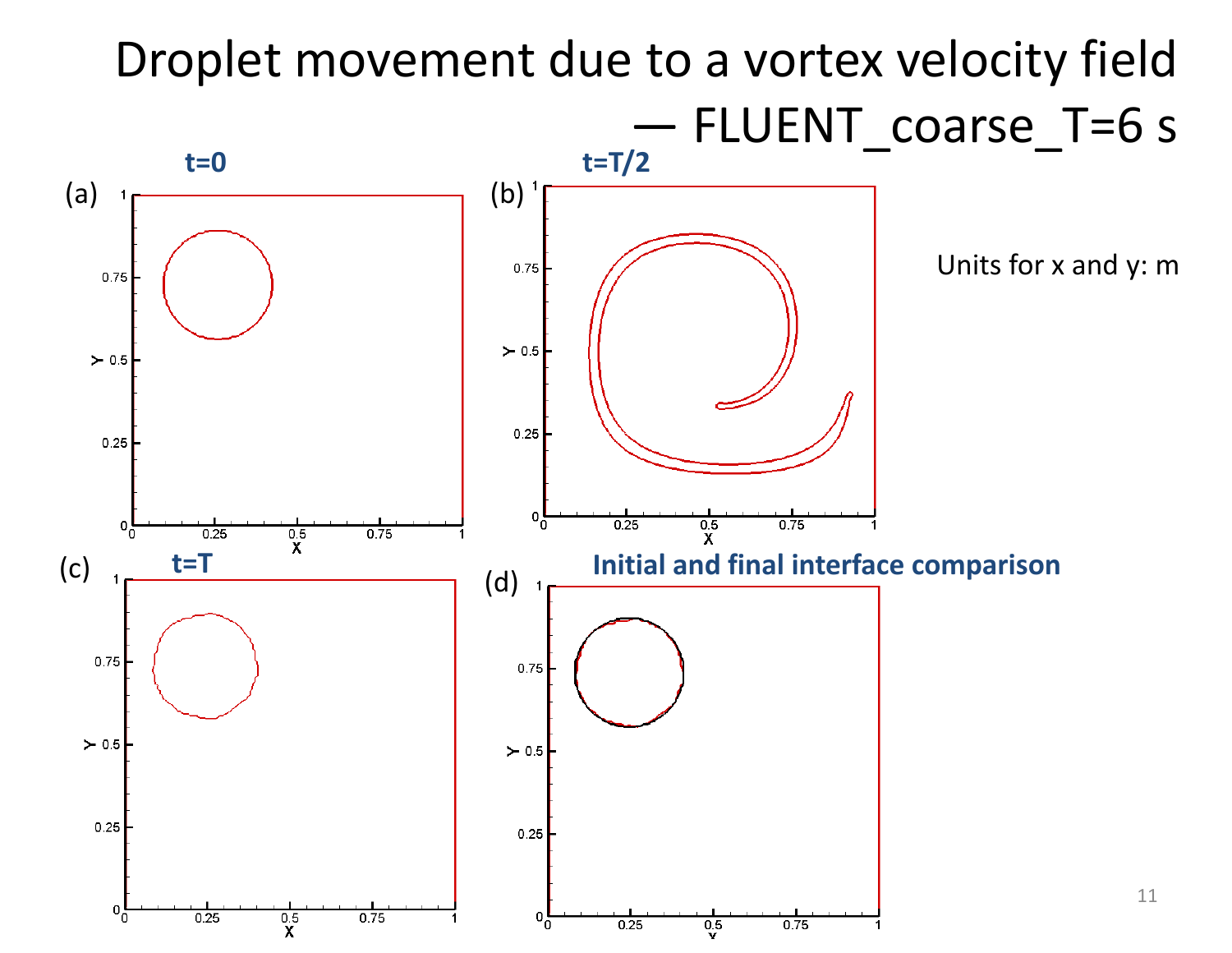### Droplet movement due to <sup>a</sup> vortex velocity field —Nichita\_coarse\_T=6 <sup>s</sup>

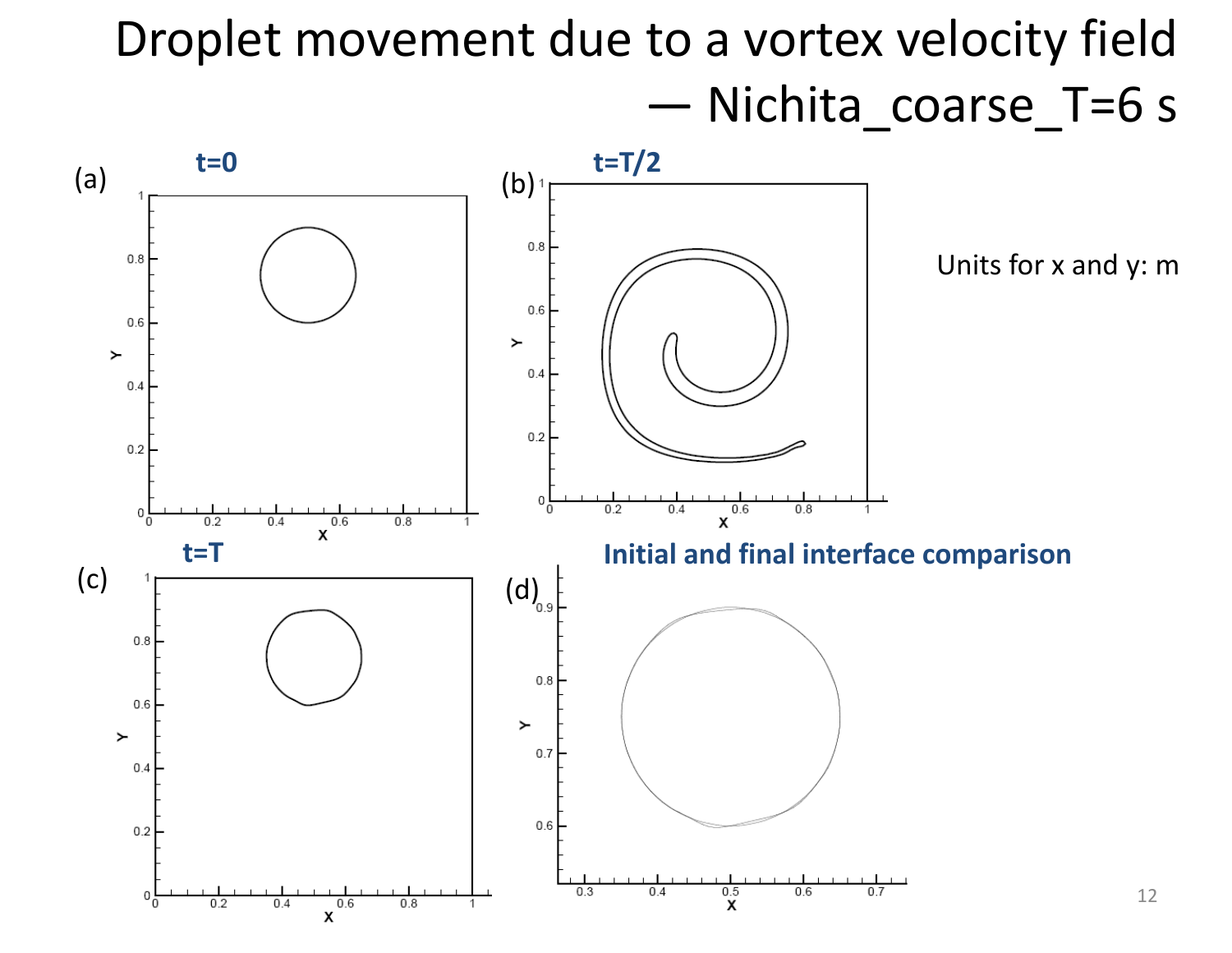#### Droplet movement due to <sup>a</sup> vortex velocity field Nichita\_medium\_T=6 <sup>s</sup> **t=0 t=T/2** (a) (b)  $0.8$  $0.8$ Units for <sup>x</sup> and y: m $0.6$  $0.6$  $\succ$ ≻  $0.4$  $0.4$  $0.2$  $0.2$  $\circ$ <sub>0</sub> 0  $0.2$  $x^{0.6}$  $0.8$  $0.4$ 1  $0.2$  $0.4$  $0.8$  $(c)$   $t=T$  (d) **t=T Initial and final interface comparison**  $0.9$  $0.8$  $0.6$  $0.8$  $\blacktriangleright$  $\blacktriangleright$  $0.4$  $0.7$  $0.2$  $0.6$  $\circ$ <sub>0</sub> 13 $x^{0.5}$  $0.2$  $0.4$  $0.6$  $0.8$  $0.3$  $0.4$  $0.6$

X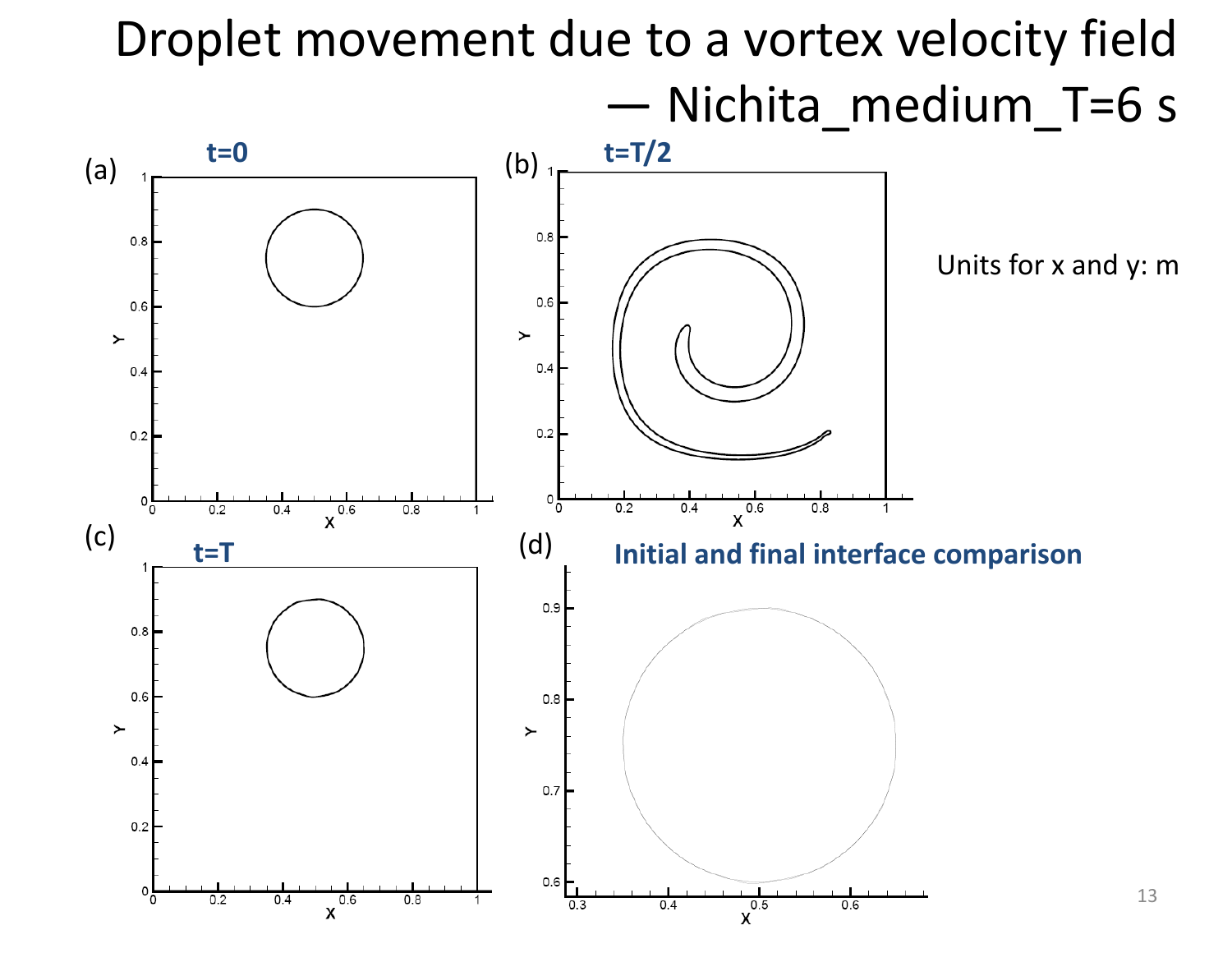## Droplet movement due to <sup>a</sup> vortex velocity field —Nichita\_fine\_T=6 <sup>s</sup>

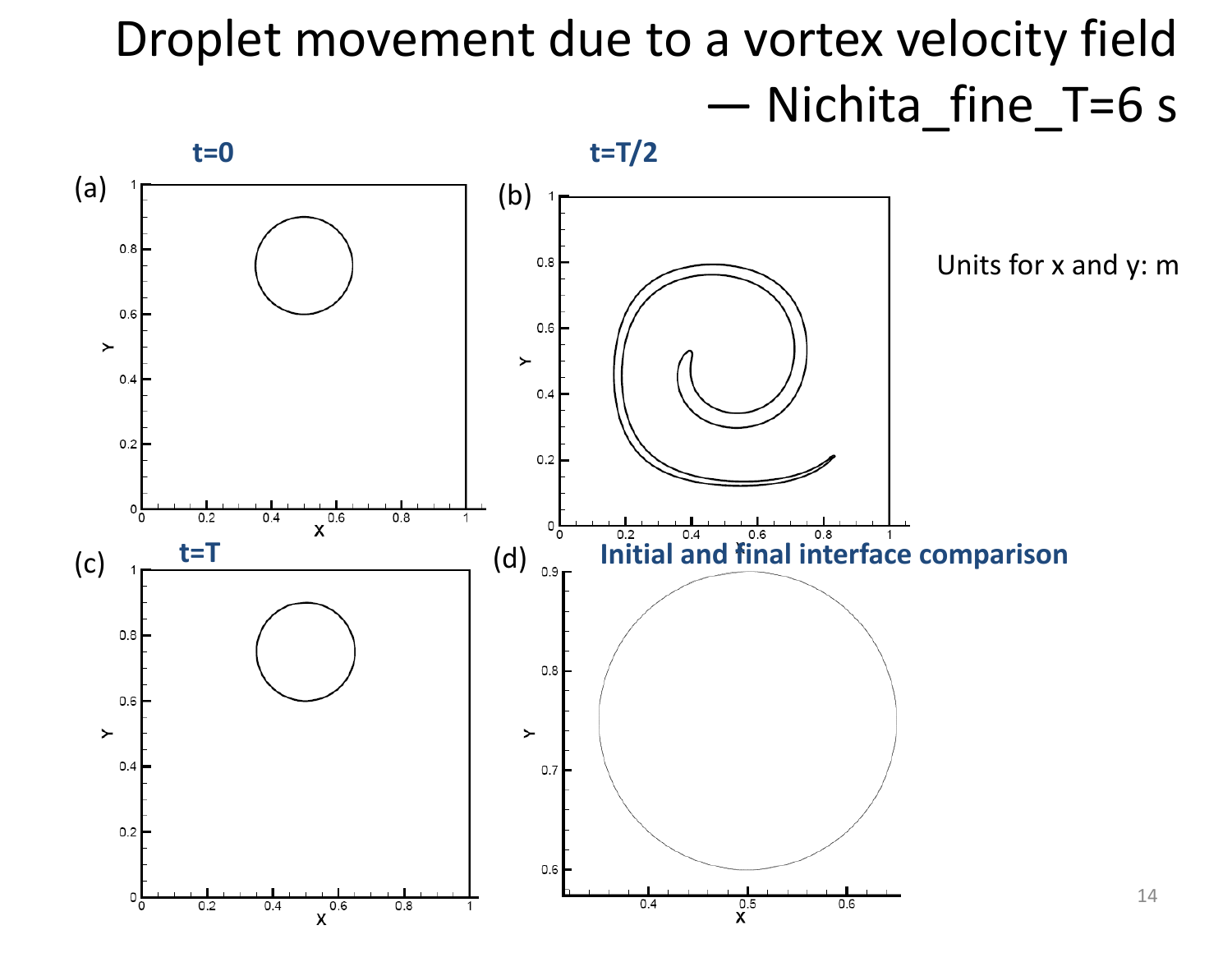## Droplet movement due to <sup>a</sup> vortex velocity field